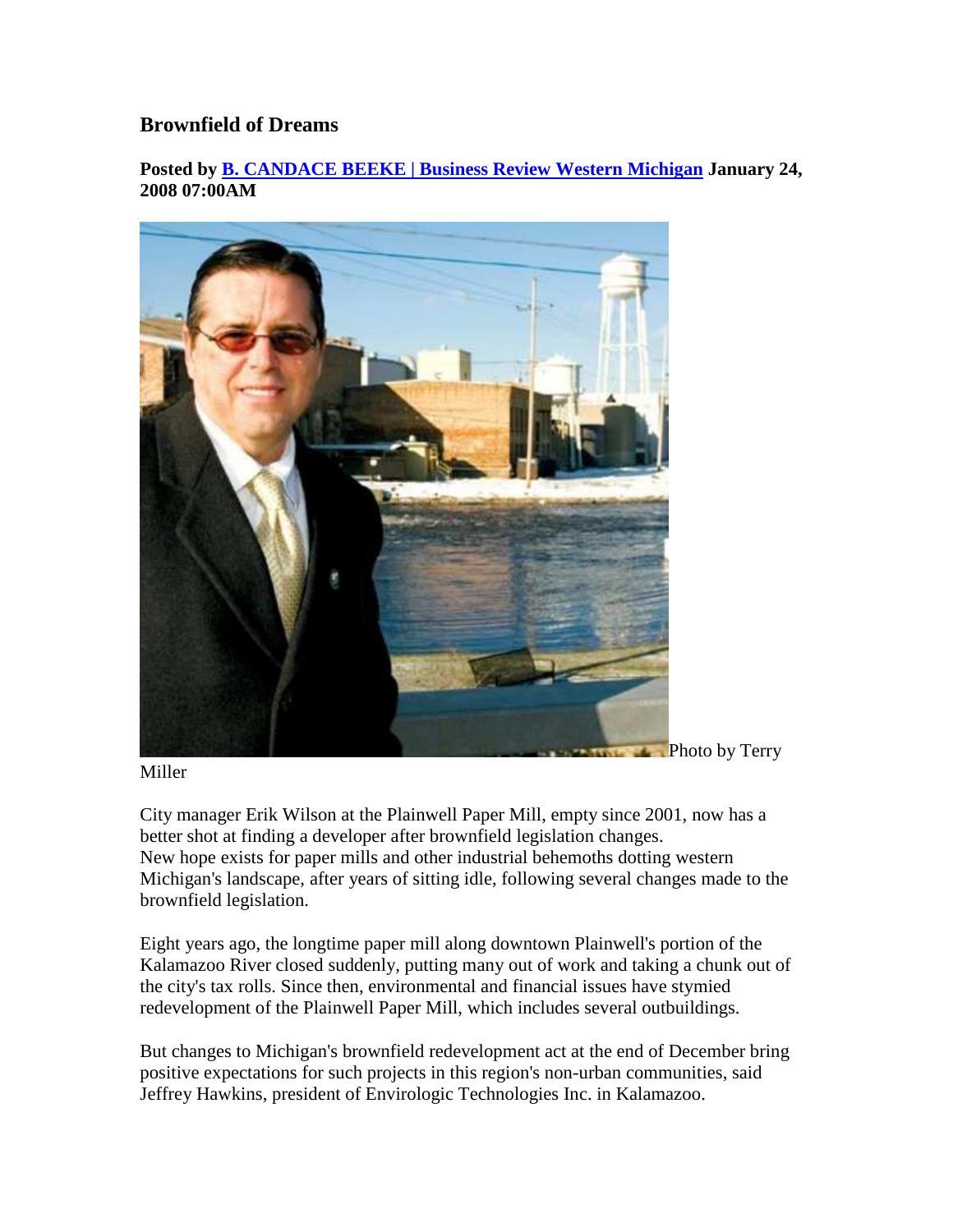"These are really the first substantive changes" to Public Act 381, created in 1996 and setting Michigan apart in its brownfield tools, Hawkins said.

The tax incentive tools included in that original legislation, however, stopped short in some cases of including outlying areas, not deemed to be so-called core communities. Core communities -- which include Kalamazoo, Grand Rapids, Battle Creek, Benton Harbor, Muskegon, Holland and Grand Haven -- received additional benefits under the legislation.

"We were putting more focus on urban centers," explained Envirologic's Sarah Rainero.

That effort, in part to stem urban sprawl, meant those core communities could extend their tax-capture tools, which basically allow a city or developer to borrow against the future taxable value of the project after redevelopment. Now included were such things as demolishing buildings or asbestos abatement.

Non-core communities, such as Plainwell, Parchment or Vicksburg, did not have those options.

"In the past in non-core communities, we had to have a reason to demolish that building, meaning contamination under it we had to get to," Hawkins said. "It can be very costly ..., especially if you're looking at a building containing certain contamination issues, such as asbestos."

That one obstacle could, and does, block entire redevelopments, he noted.

For the Plainwell Paper Mill, which has been the focus of redevelopment efforts by the city of Plainwell for several years, demolition could cost more than \$1 million, while asbestos abatement on the property could reach half that amount, said city manager Erik Wilson.

"However demolition occurs, whether a developer does it or the city does, it's nice to know you can pay yourselves back through the tax increment financing dollars," Wilson said.

Wilson and others at the city helped write some of the changes to the legislation, in fact, using very specific language to allow smaller communities to have a chance at redeveloping their idle elephants. The goal was to allow some projects, without opening up the legislation so broadly that core communities would no longer receive significant benefit, he said.

The legislation also redefined "blighted" to include buried debris, noted Steven Kimm, site assessment and brownfield services manager at Fishbeck, Thompson, Carr & Huber Inc. in Kalamazoo.